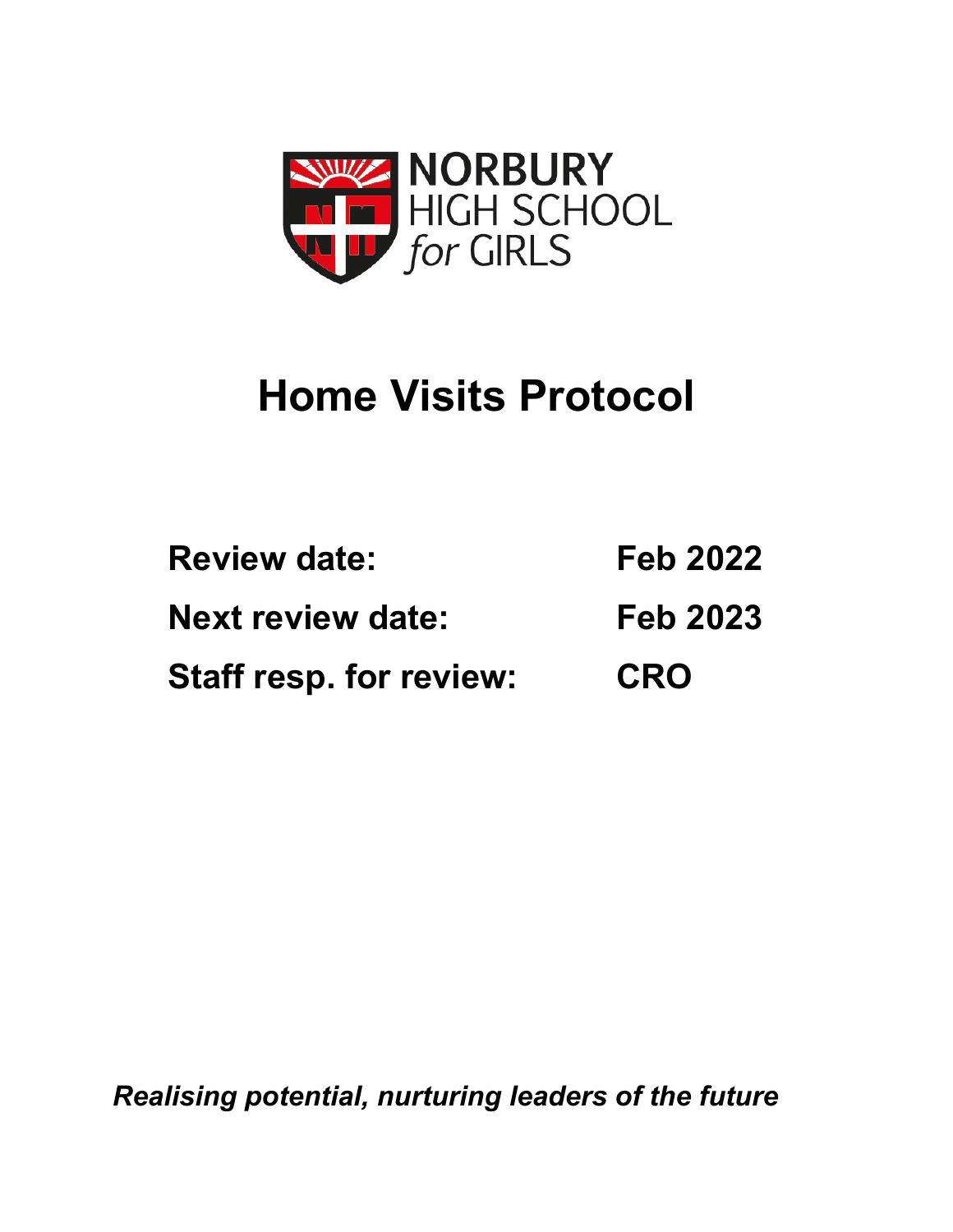## **Norbury High School for Girls**

### **Protocol for Home Visits**

#### **Working in Partnership with Parents/Carers**

- Show respect for parents/carers/families as equal partners in the relationship
- Make appointments in advance and offer a choice
- Accept families' rights to not want a home visit
- Confirm parents'/carers' actual names and titles and keep on record; do not presume there are two parents with the same surname as the child
- Do not assume that all parents are literate; other issues may prompt the learning mentor/teacher/head of year (HOY) to contact bilingual support services for the family
- Consider issues of social, cultural and religious differences

#### **Working in Partnership with Other Agencies**

- Communicate with other agencies already involved with the family
- There is a need to clarify the role of other professionals involved to avoid duplication and so that the mentor/teacher/HOY is not working at cross-purposes with other agencies
- Evidence of good practice is where two or more services liaise and support each other with a clear common aim of assisting the student/family to overcome barriers to learning

#### **Health and Safety**

- Under no circumstances should a member of staff attend a home visit alone
- Staff members should let their line manager and the front office know who they are visiting and leave with them details of the address, their mobile phone number and their expected time of return; they should agree a time that they will call either their line manager or the front office to inform them the visit has been concluded
- Staff should demonstrate courtesy and wait to be invited into the home
- It is important that all contacts with children and families are recorded
- A note should be made of all people present at the meeting, dates and times, etc.
- Staff should use common sense, trust their instincts and, if a situation feels threatening, leave (stating, for example, that they are going to get something from their car)

#### **Risk Assessment**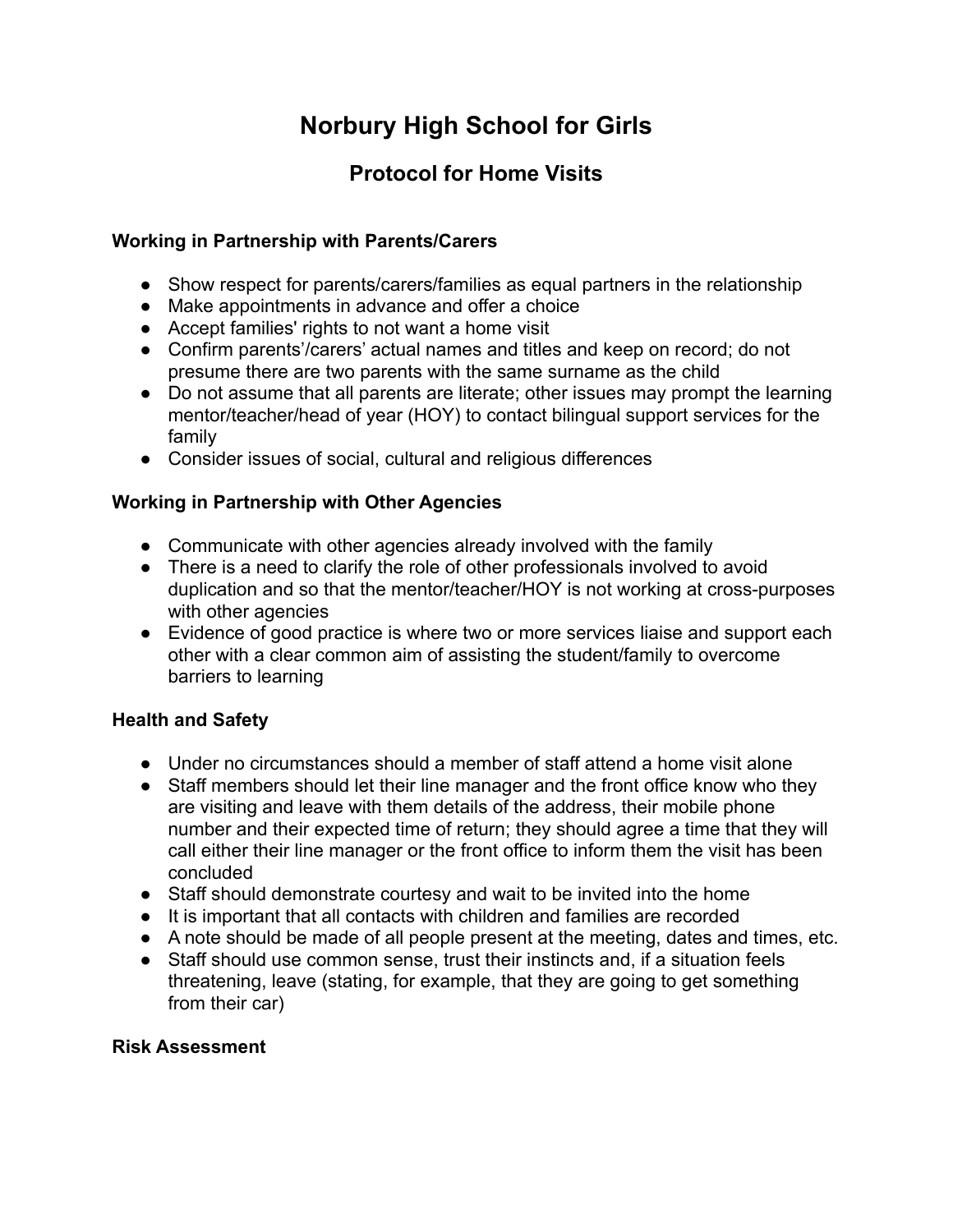Where home visits take place it is useful that a risk assessment is taken into account. This will identify any concerns about potential violence or risk and appropriate measures to be taken.

- Records should be checked to establish what is known/the information available
- Other professionals who may have already had contact or involvement with the family should be consulted
- The staff member's line manager should be consulted when considering which strategies to adopt when working with potentially difficult parent(s)/carer(s)/family members
- Where there are deemed to be potential risks contact by telephone/post should be made and relevant parties should be invited into the school
- Meetings in other public places might also be considered
- Joint visits with HOYs/mentors/education welfare officers/attendance officers, etc. should be considered

#### **Guidance for Home Visits**

Staff should make two people aware of any home visit, preferably the line manager and the front office.

Estimated leaving and returning times should be provided. A mobile phone should be taken on the visit; the school should be made aware of the mobile phone number. The phone number of the home being visited should also be readily available should difficulties be encountered. Staff should apprise themselves of any previous visits by other staff and acquire background information from social services, educational welfare officers or educational psychologists if this is available.

Staff should be fully acquainted with the location of a student's home and how to get there to avoid having to stop and ask for directions. Staff should have the appropriate insurance cover for their cars as such visits are categorised as work/business journeys by insurance companies as opposed to social, domestic and pleasure plus commuting.

If staff are anxious on arriving at a location and feel their safety could be jeopardised, they should not take the risk of proceeding further. They should instead telephone the home and advise that they are unable to attend. Alternative arrangements should be made.

All home visits should be recorded with the reason for the visit, points discussed, agreements reached and any concerns that the mentor/HOY etc. may have taken from the meeting, however trivial these may appear at the time. Clear and detailed record keeping may well prevent problems in the future.

Travel plans should only be changed if relevant staff have been alerted.